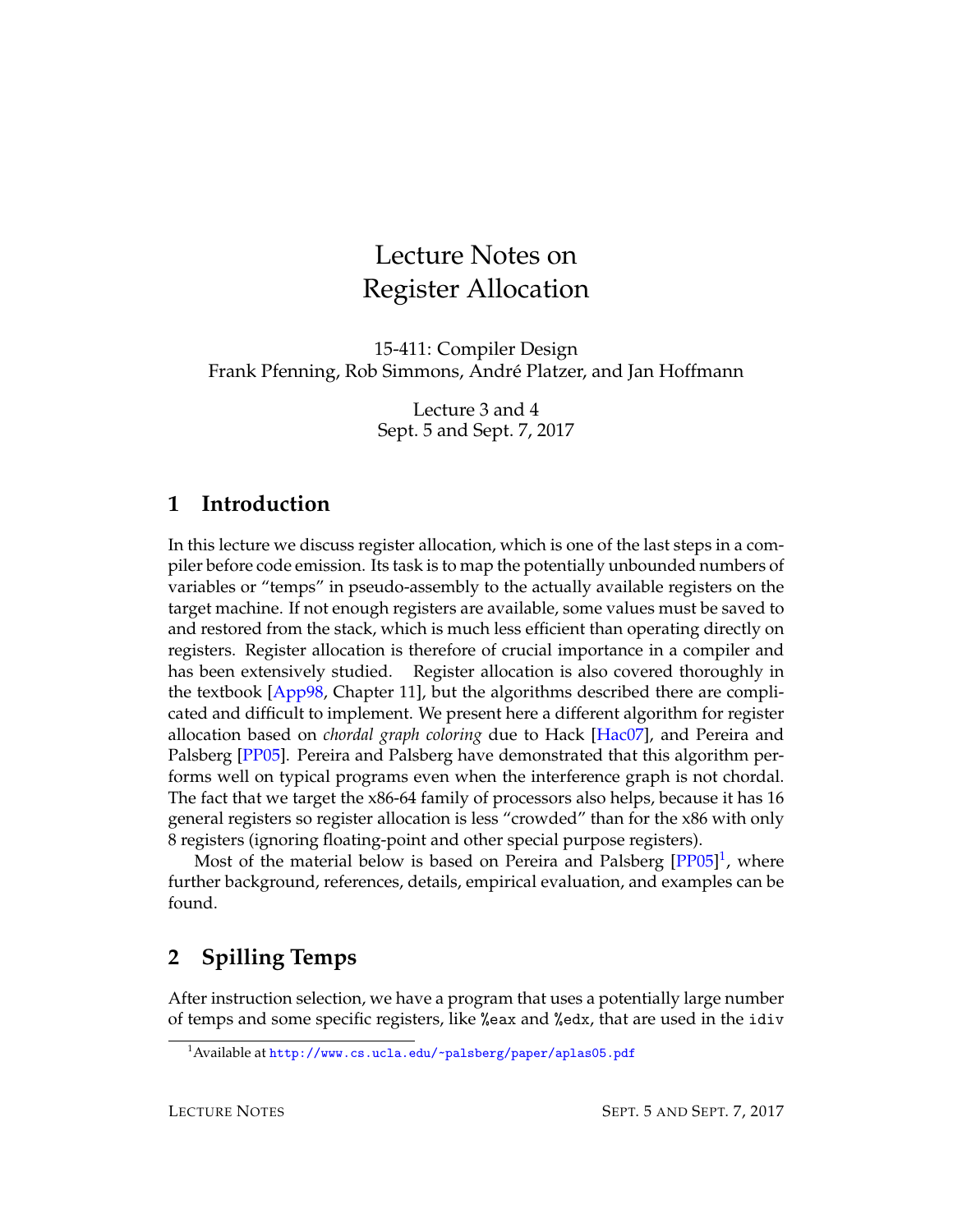and ret instructions. Our goal is to turn that program into an *equivalent* program that as few temps as possible. We reduce the number of temps we use by reusing temps in different computations. (We'd also like to reuse %eax and %edx as much as possible).

If we can transform a program into another program that uses %eax, %edx, and no more than 13 other temps, then register allocation is trivial: we can arbitrarily assign those 13 temps to the 13 other general-purpose x86-64 registers (don't mess with %rsp). At that point, there is very little distance between our two-address code language and x86-64 assembly: if  $t_9$  gets assigned to %r14d and  $t_{12}$  gets assigned to %esi, then this two-address code instruction:

 $t_{12} \leftarrow t_{12} - t_9$ 

can be written as this x86-64 instruction:

SUBL %r14d, %esi

For some programs, the 15 general-purpose x86-64 registers will not suffice. In that case we need to save some temporary values. In our runtime architecture, the stack is the obvious place. One convenient way to achieve this is to *assign stack slots instead of registers* to some of the temps: we say that those temps have *spilled* onto the stack. If the temps  $t_1 \ldots t_5$  are the temps we assign to be stored on the stack, then after we push the callee-save registers we should subtract 20 from the stack pointer, making room for the (not yet initialized) temps.

| memory that belongs<br>to the calling function |                                                                       |
|------------------------------------------------|-----------------------------------------------------------------------|
| return addr, stored by<br>call, used by ret    | When you enter main(), %rsp points here                               |
| caller's %r15                                  |                                                                       |
| caller's %r14                                  |                                                                       |
| caller's %r13                                  |                                                                       |
| caller's %r12                                  |                                                                       |
| caller's %rbp                                  | After pushing callee-save registers<br>onto the stack                 |
| caller's %rbx                                  | (which you can do in any order),<br>%rsp points here, 48 bytes lower  |
| t <sub>5</sub>                                 |                                                                       |
| t4                                             | To save space for 5 four-byte temps                                   |
| t3                                             | to be spilled onto the stack<br>(they could be spilled in any order), |
| t2                                             | decrement the stack pointer %rsp by 20                                |
| t1                                             | subq \$20, %rsp                                                       |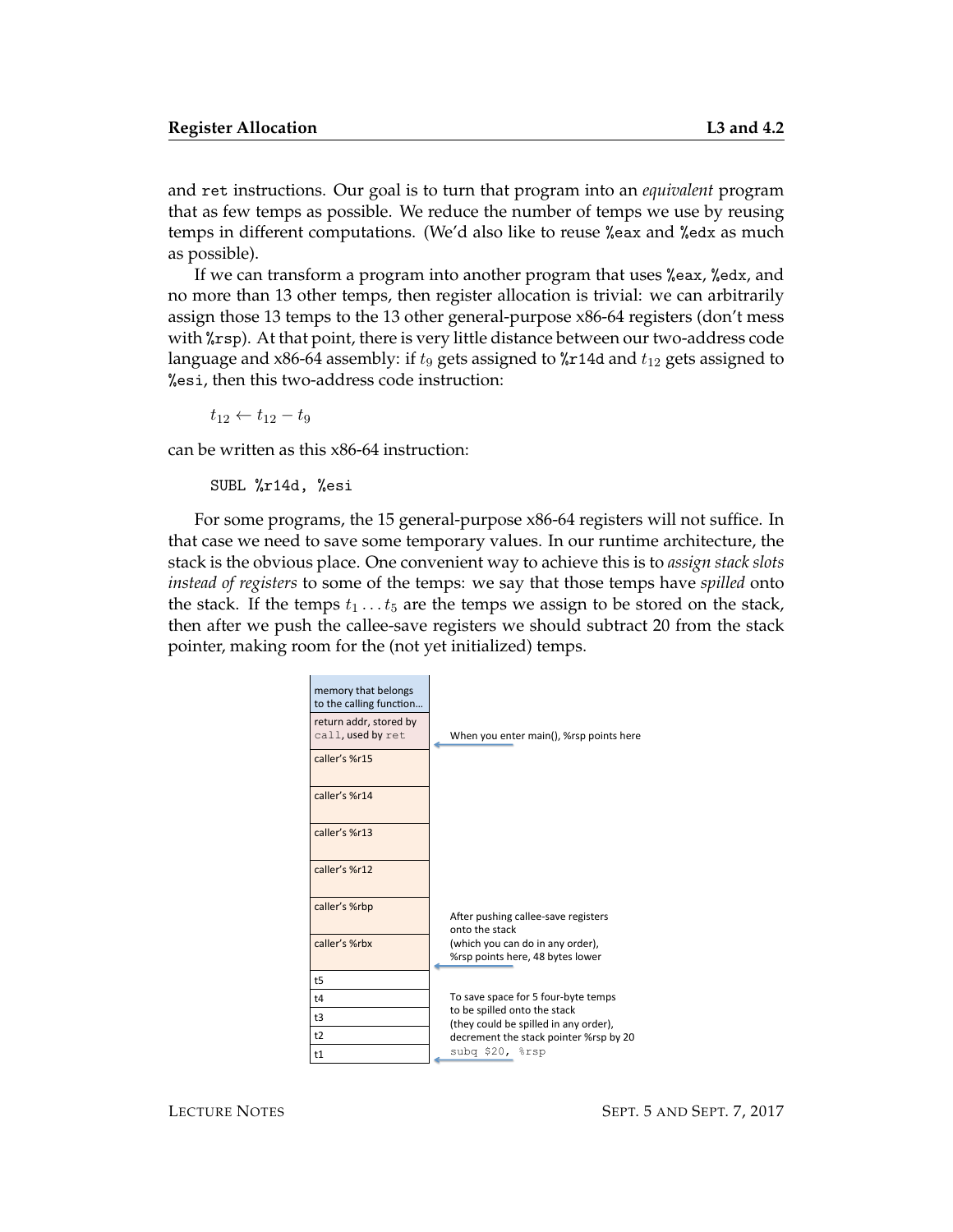Once we have assigned as many temps as possible to registers, and assigned remaining temps to stack slots, it is easy to rewrite the code using temps that are spilled if we reserve a register in advance for moves to and from the stack when necessary. For example, if %r11 on the x86-64 is reserved to implement save and restore when necessary, then

 $t_3 \leftarrow t_3 + t_{12}$ 

where  $t_3$  is assigned to stack offset 8 as in the example above and  $t_{12}$  is assigned to %edi, can be rewritten to

```
\text{%r11d} \leftarrow 8(\text{%rsp})\text{\%r11d} \leftarrow \text{\%r11d} + \text{\%edi}8(\text{%rsp}) \leftarrow \text{%r11d}
```
Sometimes, this is unnecessary because some operations can be carried out directly with memory references. So the assembly code for the above could be shorter

```
ADDL %edi, 8(%rsp)
```
although it is not clear whether and how much more efficient this might be than a 3-instruction sequence

```
MOVL 8(%rsp), %r11d
ADDL %edi, %r11d
MOVL %r11d, 8(%rsp)
```
We recommend generating the simplest uniform instruction sequences for spill code. It will probably be necessary to dedicate at least one register to spilling: x86-64 does not allow instructions like ADDL 4(%rsp), 16(%rsp) that manipulate two memory addresses simultaneously, so to implement  $t_5 \leftarrow t_5+t_2$  in the example above, we would need a spare register and several instructions:

```
MOVL 16(%rsp), %r11d
ADDL 4(%rsp), %r11d
MOVL %r11d, 16(%rsp)
```
# **3 Building the Interference Graph**

Two variables need to be assigned to two different registers if they need to hold two different values at some point in the program. This question is undecidable in general for programs with loops, so in the context of compilers we reduce this to *liveness*. A variable is said to be *live* at a given program point if it will be used in the remainder of the computation. Again, we will not be able to able to accurately predict at compile time whether this will be the case, but we can approximate liveness through a particular form of *dataflow analysis* discussed in the next lecture. If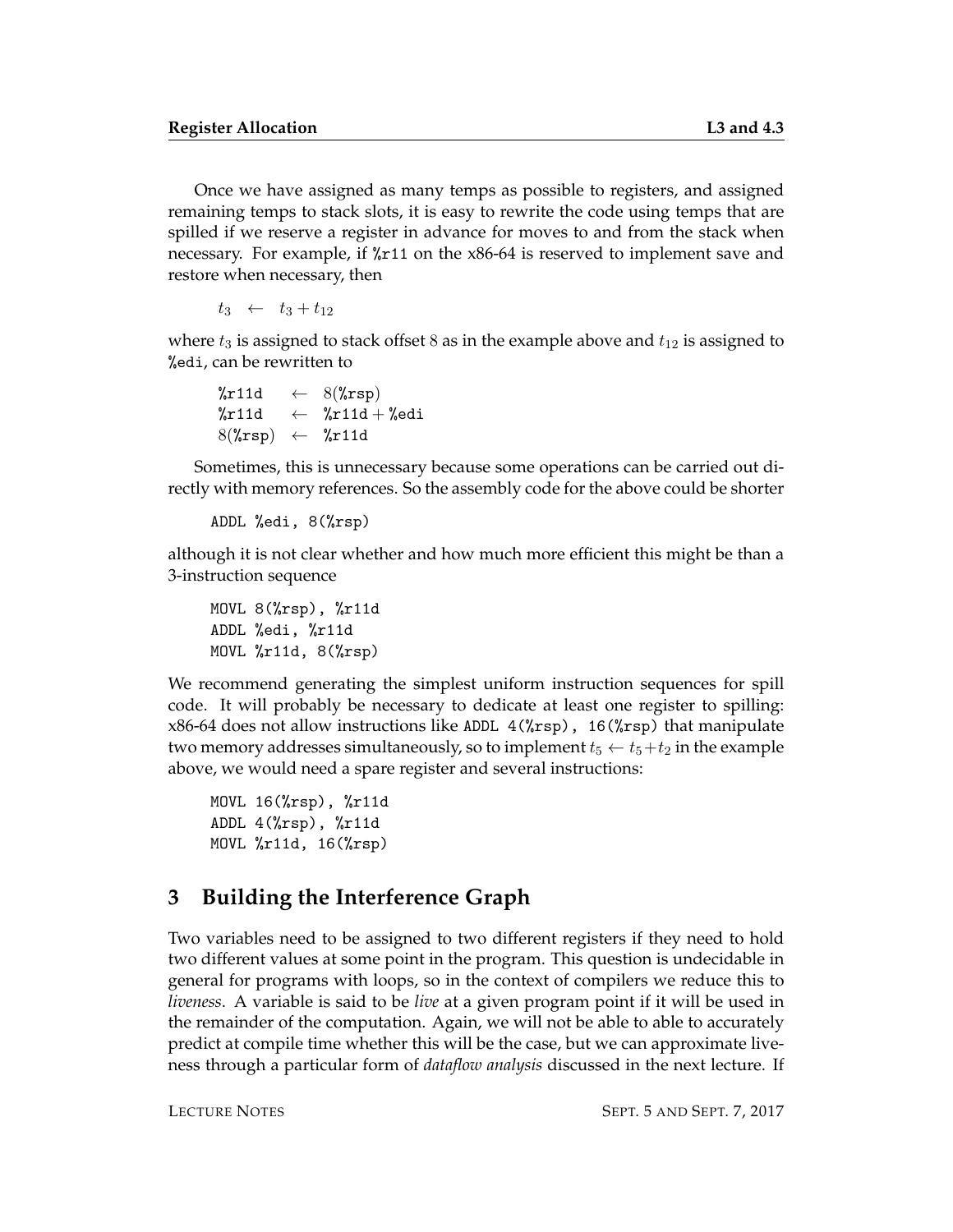we have (correctly) approximated liveness information for variables then two variables cannot be in the same register wherever their live ranges overlap, because they may both be used at the same time.

In our simple straight-line expression language, this is relatively easy. We traverse the program backwards, starting at the last line. We note that the return register, %eax, is live after the last instruction. If a variable is live on one line, it is live on the preceding line unless it is assigned to on that line. And a variable that is used on the right-hand side of an instruction is live for that instruction.<sup>[2](#page-3-0)</sup>

As an example, we consider the simple straight-line computation of the fifth Fibonacci number, in our pseudo-assembly language. We list with each instruction the variables that are live *before* the line is executed. These are called the variables *live-in* to the instruction.

|                |  | live-in                                                                                                                                         |                 |
|----------------|--|-------------------------------------------------------------------------------------------------------------------------------------------------|-----------------|
| $x_1$          |  | ٠                                                                                                                                               |                 |
| x <sub>2</sub> |  | $x_1$                                                                                                                                           |                 |
| $x_3$          |  | $x_2, x_1$                                                                                                                                      |                 |
| $x_4$          |  | $x_3, x_2$                                                                                                                                      |                 |
| $x_5$          |  | $x_4, x_3$                                                                                                                                      |                 |
|                |  | $x_5$                                                                                                                                           |                 |
| ret            |  | %eax                                                                                                                                            | return register |
|                |  | $\leftarrow$ 1<br>$\leftarrow$ 1<br>$\leftarrow$ $x_2 + x_1$<br>$\leftarrow$ $x_3 + x_2$<br>$\leftarrow$ $x_4 + x_3$<br>%eax $\leftarrow$ $x_5$ |                 |

The nodes of the *interference graph* are the variables and registers of the program. There is an (undirected) edge between two nodes if the corresponding variables interfere and should be assigned to different registers. There are never edges from a node to itself, because, at any particular use, variable  $x$  is put in the same register as variable  $x$ . We distinguish two forms of instructions.

- For an  $t \leftarrow s_1 \oplus s_2$  instruction we create an edge between t and any different variable  $t_i \neq t$  live after this line, i.e., live-in at the successor. t and  $t_i$  should be assigned to different registers, because otherwise the assignment to  $t$  could destroy the proper contents of  $t_i$ .
- For a  $t \leftarrow s$  instruction (move) we create an edge between t and any variable  $t_i$  live after this line different from  $t$  *and*  $s$ . We omit the potential edge between t and s because if they happen to be assigned to the same register, they still hold the same value after this (now redundant) move. Of course, there may be other occurrences of  $t$  and  $s$  which force them to be assigned to different registers.

<span id="page-3-0"></span><sup>&</sup>lt;sup>2</sup>Note that we do not always have to put the same variable in the same register at all places, but could possibly choose different registers for the same variables at different instructions (given suitable copying back and forth). But SSA already takes care of this issue as we will see later.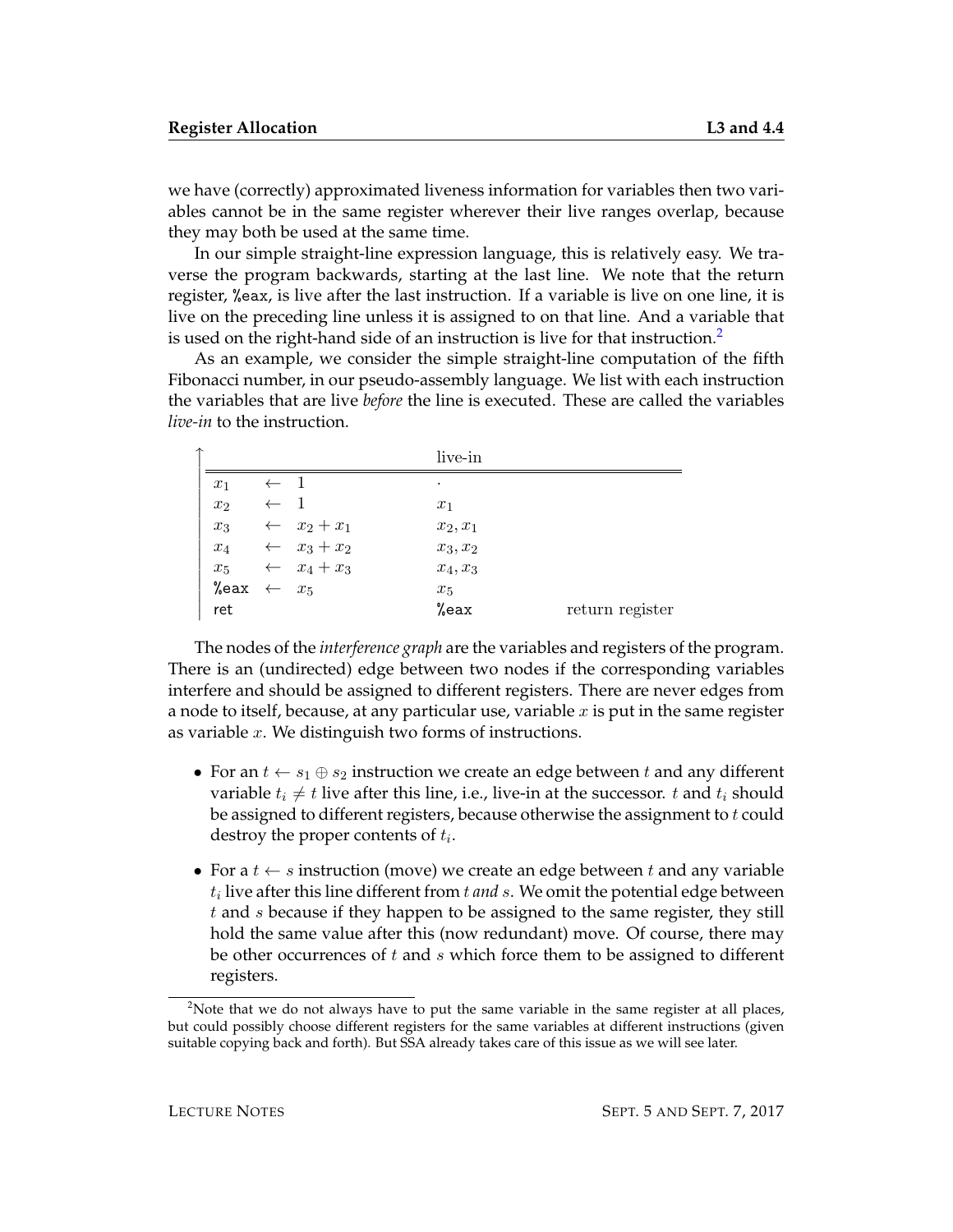For the above example, we obtain the following interference graph.

 $x_1 \longrightarrow x_2 \longrightarrow x_3 \longrightarrow x_4$   $x_5$  Weax

Here, the register %eax is special, because, as a register, it is already predefined and cannot be arbitrarily assigned to another register. Special care must be taken with predefined registers during register allocation; see some additional remarks in Section [7.](#page-9-0)

We could consider another condition, namely create an interference edge if two variables *have overlapping live ranges*, that is, they are both live in to some line in the program. This is overly conservative in that if we have a variable-to-variable move (which frequently occurs as the result of translation or optimizations) then both variables may be live at the next line and automatically be considered interfering. Instead, it is often actually beneficial if they are assigned to the same register because this means the move becomes redundant. So it is not the fact that both variables are live at the same point, but that they are live at the same program point *and* must hold different values which creates the interference.

## **4 Register Allocation via (Greedy) Graph Coloring**

Once we have constructed the interference graph, we can pose the register allocation problem as follows: construct an assignment of  $K$  colors (representing  $K$ registers) to the nodes of the graph (representing variables) such that no two connected nodes are of the same color. We will refer to the colors by number:  $(1)$ ,  $(2)$ ,  $(3)$ ,  $\ldots$  $(K)$ . The designated registers are treated as *pre-colored* nodes in the graph whose colors we can't change. In the examples below, we will associate the register %eax with the color  $(1)$  and associate the register %edx with the color  $(2)$ .

Unfortunately, the problem whether an arbitrary graph is  $K$ -colorable is NPcomplete for  $K \geq 3$ . Chaitin [\[Cha82\]](#page-12-3) proved that for any graph G there exists some program which has G as its interference graph. Sometimes you will see the statement that this proof shows that optimal register allocation is also NP-complete. In other words, one cannot hope for a theoretically optimal and efficient register allocation algorithm that works on all machine programs. However, there are a few caveats that we should keep in mind. First, it is undecidable if two variables interfere. So if G *is the interference graph* of a program depends on the approximation that we pick. Second, register allocation with graph coloring requires that we use one register for one temp throughout the program. However, it is also possible to use multiple registers for one temp (splitting live ranges) and ending up with fewer required registers. Similarly, in the context of a compiler, we can rewrite the program using a compiler phase (such as translation to SSA form) and arrive at a equivalent program that needs fewer registers.

Indeed, the situation is not so dire in practice. Strictly speaking, we don't need the best possible graph coloring. If we use too many colors, we will end up using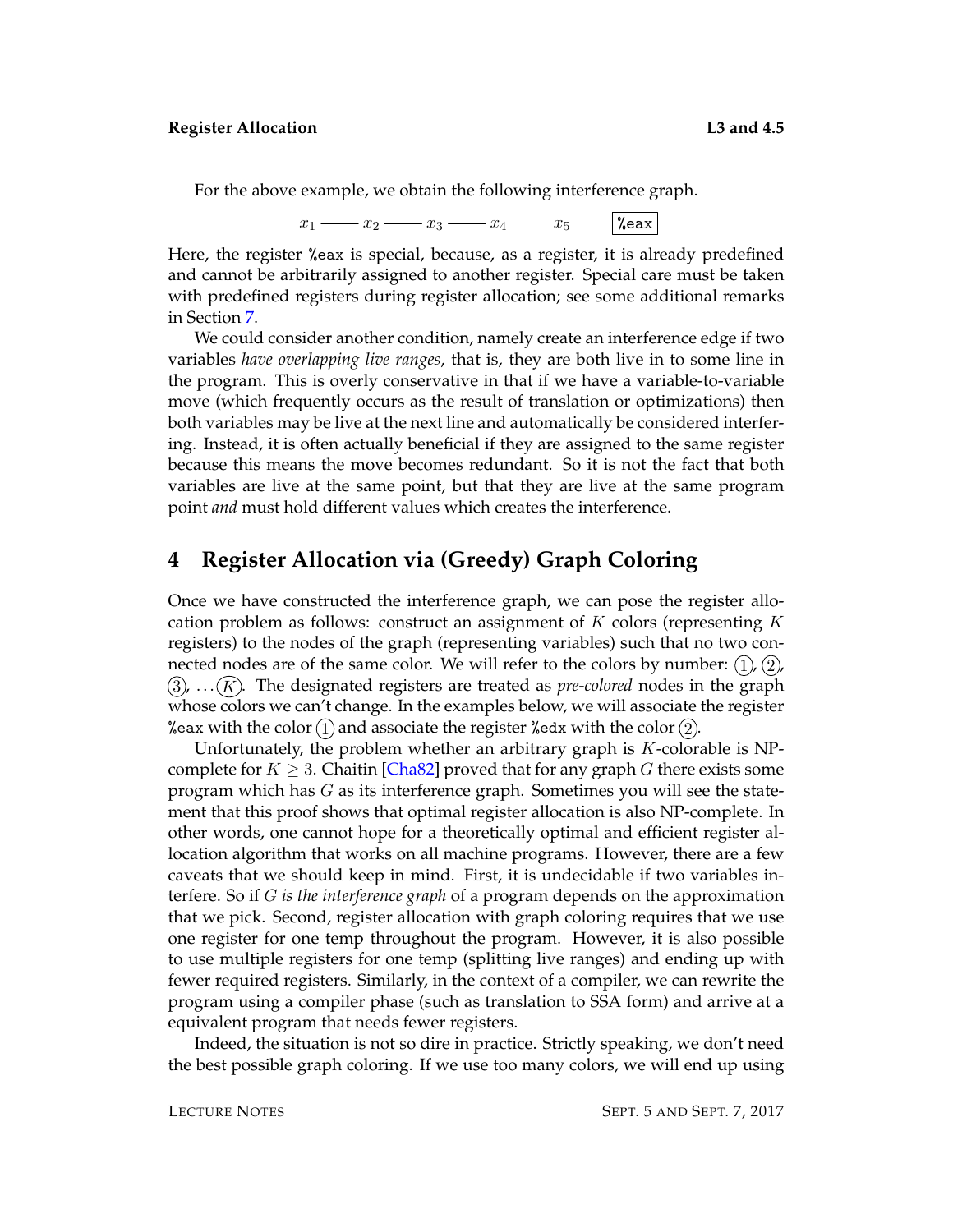more stack space than necessary, an efficiency issue but not a correctness issue. The simplest greedy algorithm might be good enough, at least as a first pass. In the algorithm,  $\Delta(G)$  is the number of colors that is used by the algorithm to color the graph G. We write  $N(v)$  for the neighborhood of v, that is, the set of all adjacent nodes.

*Algorithm:* Greedy coloring *Input:*  $G = (V, E)$  and ordered sequence  $v_1, \ldots, v_n$  of nodes. *Output:* Assignment col :  $V \to \{0, \ldots, \Delta(G)\}.$ For  $i \leftarrow 1$  to n do Let c be the lowest color not used in  $N(v_i)$ Set col $(v_i) \leftarrow c$ 

The ordered sequence makes all the difference here. For our original example, if we pick the ordering  $x_1, x_2, x_3, x_4, x_5$ , we will end up with an optimal 2-coloring using greedy coloring:



This graph coloring would cause us translate our original program into:

```
%eax \leftarrow 0
%edx \leftarrow 1
%eax \leftarrow %edx + %eax
%edx \leftarrow %eax + %edx
%eax \leftarrow %edx + %eax
%eax \leftarrow % eax
ret %eax
```
Ignoring for a moment the peculiar use of registers in for a program that is not in 2-address code, it should be apparent that some optimization is possible. Some are immediate, such as removing the redundant move of a register to itself. We will discuss another optimization, called *register coalescing*, later.

For any graph, there is *some* ordering for which the greedy algorithm produces the optimal coloring, though we certainly shouldn't expect to easily find such an order efficiently. On some graphs, greedy graph coloring behaves quite badly, though on the graph from our first example, we cannot force greedy graph coloring to do too badly: the ordering  $x_1, x_4, x_2, x_3, x_5$  is an example of a pessimal ordering and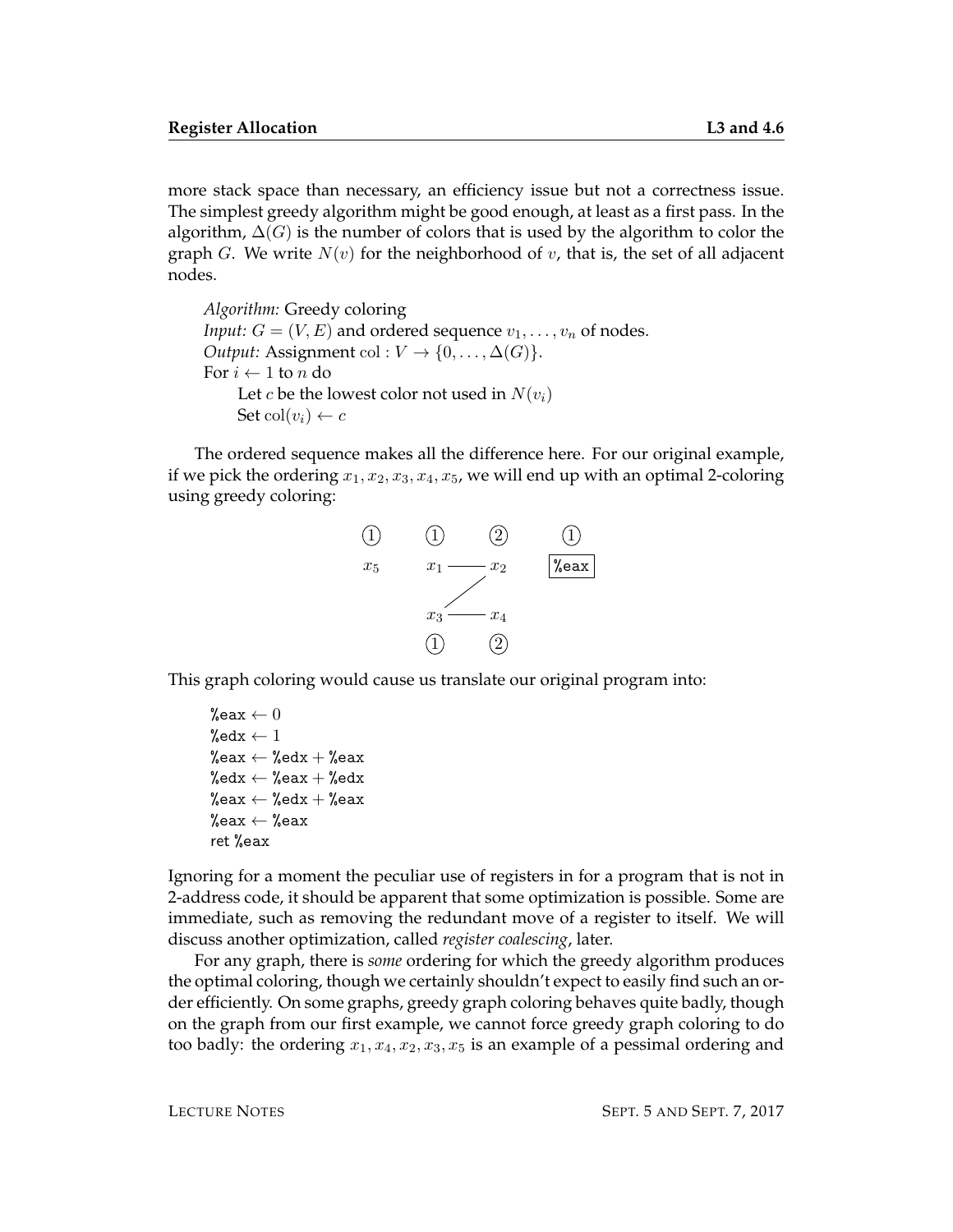results in the following 3-coloring:



This still represents taking a program that used 6 destinations  $(x_1, x_2, x_3, x_4, x_5,$  and %eax) and turning it into a program that uses 3 (%eax, %edx, and whatever register we map color  $(3)$  to), a significant improvement.

### **5 Chordal Graphs**

It's not possible<sup>[3](#page-6-0)</sup> to efficiently come up with optimal orderings for greedily coloring arbitrary graphs. However, most programs have interference graphs with a particular form, called *chordal*. For chordal graphs, it is possible to efficiently find an optimal ordering. Moreover, using the algorithms designed for chordal graphs behaves well in practice even if the graph is not quite chordal, which will just lead to unnecessary spilling, not incorrectness. Finally, the algorithms needed for coloring chordal graphs are quite easy to implement compared, for example, to the complex algorithm in Appel's textbook.

An undirected graph is *chordal* if every cycle with 4 or more nodes has a chord, that is, an edge not part of the cycle connecting two nodes on the cycle. Consider the following three examples:



Only the second and fourth are chordal (how many cycles need to be checked for chords?). In the other two, the cycle abcd does not have a chord. In both cases, the effect of the non-chordality is that  $a$  and  $c$  as well as  $b$  and  $d$ , respectively, can safely use the same color, unlike in the chordal case.

All the interference graphs we've looked at so far are chordal! Creating a nonchordal interference graph requires us to *re-use* temps in a somewhat unusual way, as in the following program and corresponding chordal graph:

<span id="page-6-0"></span><sup>&</sup>lt;sup>3</sup>Assuming that  $P \neq NP$ , at least.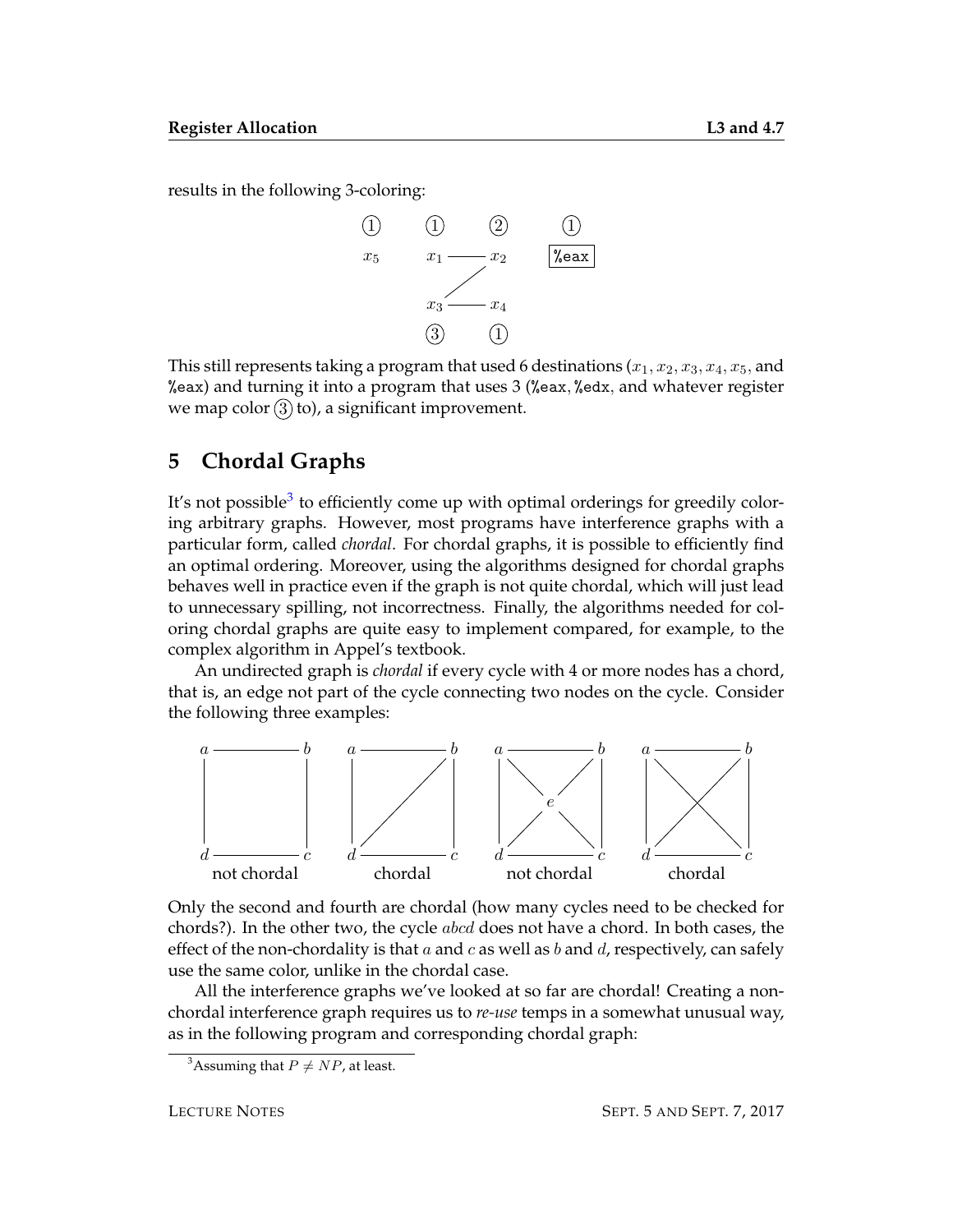

This coding pattern is uncommon enough that Pereira and Palsberg [\[PP05\]](#page-12-2) noted that something like 95% of the programs occurring in practice have chordal interference graphs already. Furthermore, note that the graph above, with a cycle of length 5, requires 3 colors. If we replaced the assignments to  $a$  and  $d$  in the lower part of the program (and the corresponding uses on the last 3 lines) with  $a'$  and  $d'$ , we'd have an equivalent program with this interference graph, which only requires two colors:

|   |  | $ \%$ eax |
|---|--|-----------|
| a |  |           |

In other words, allocating *more* temps led to us needing *fewer* registers! In a few weeks, we will see why we might want, in general, to transform programs into *static single assignment* (SSA) form. That transformation will have the effect of automatically rewriting the program above with  $a'$  and  $d'$ , giving it the 2-colorable interference graph. Hack observed that *all* SSA programs are chordal [\[Hac07\]](#page-12-1). Therefore, if we transform our programs into SSA form, we can be sure that our interference graph will be chordal.

#### **6 Simplicial Elimination Ordering**

A node v in a graph is *simplicial* if its neighborhood forms a clique, that is, all neighbors of v are connected to each other, hence all need different colors. An ordering  $v_1, \ldots, v_n$  of the nodes in a graph is called a *simplicial elimination ordering* if every node  $v_i$  is simplicial in the subgraph  $v_1,\ldots,v_i.$  Interestingly, a graph has a simplicial elimination ordering if and only if it is chordal. The proof of this statement is not trivial.

If we use a simplicial elimination ordering in the greedy graph coloring algorithm then we will not make suboptimal decisions by pretending that all previously occurring neighbors need to be assigned different colors. It is not difficult, to prove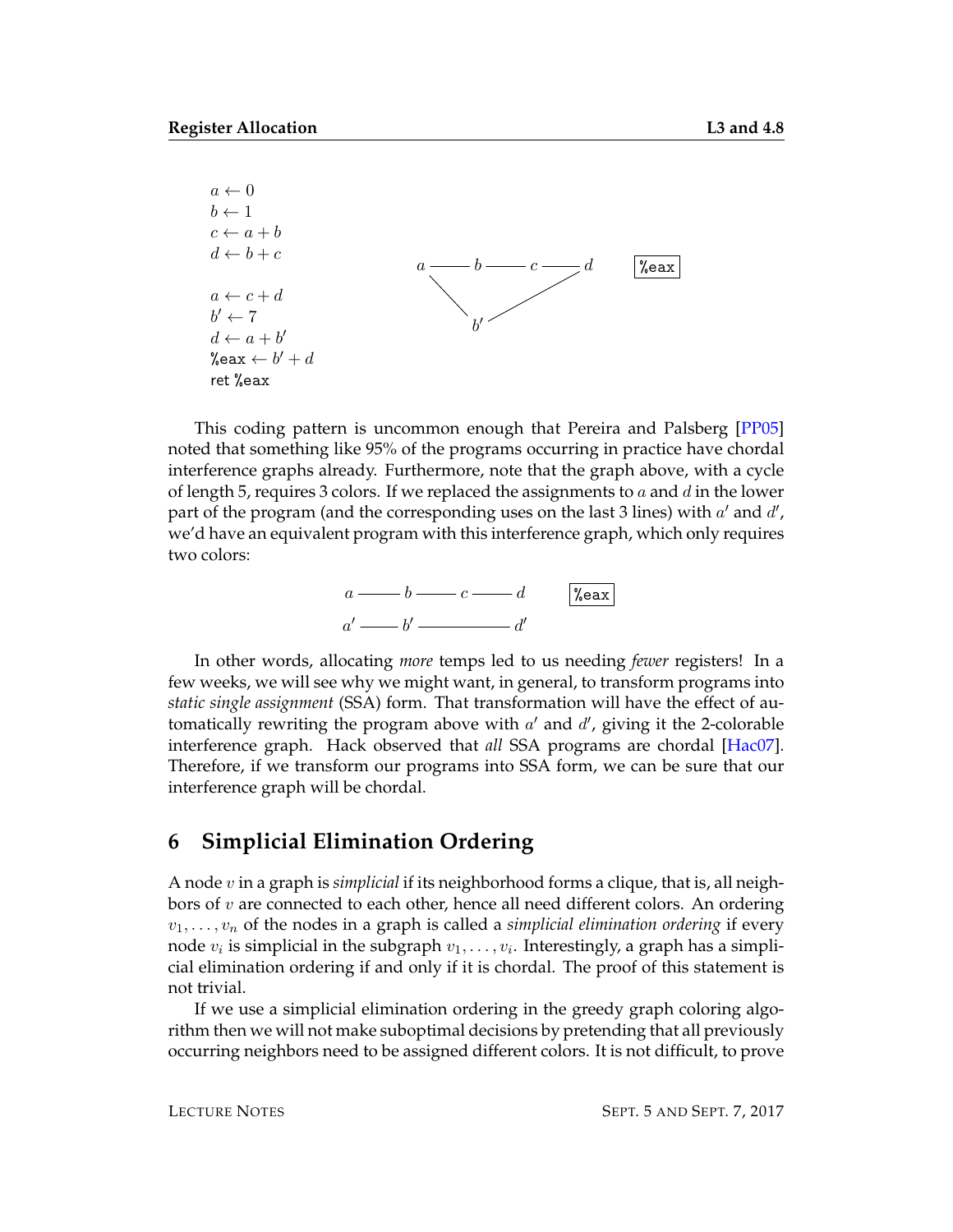by induction that a simplicial elimination ordering leads to an optimal greedy coloring and that the the minimal number of colors needed for every subgraph that arises is the size of the largest clique. (More generally, chordal graphs are so-called *perfect graphs*.)

We can find a simplicial elimination ordering using *maximum cardinality search*, which can be implemented to run in  $O(|V| + |E|)$  time (so at most quadratic in the size of the program). The algorithm associates a weight  $wt(v)$  with each vertex which is initialized to 0 updated by the algorithm. The weight  $w(v)$  represents how many neighbors of  $v$  have been chosen earlier during the search. We write again  $N(v)$  for the neighborhood of v. The proof that maximum cardinality search returns a simplicial elimination ordering for a graph  $G$  if and only if  $G$  is chordal is not straightforward.

If the graph is not chordal, the algorithm will still return some ordering, although it will not be simplicial. Such an ordering from a non-chordal graph can still be used correctly in the coloring phase (because *any* ordering will do), but that ordering will not guarantee that only the minimal numbers of colors will be used. Essentially, for non-chordal graphs, generating an elimination ordering in the way described here amounts to pretending that all nodes of the neighborhood are in conflict, which is conservative but suboptimal. For chordal graphs the assumption is actually justified and the correctly allocated registers are also optimal.

*Algorithm:* Maximum cardinality search *Input:*  $G = (V, E)$  with  $|V| = n$ *Output:* A simplicial elimination ordering  $v_1, \ldots, v_n$ For all  $v \in V$  set  $wt(v) \leftarrow 0$ Let  $W \leftarrow V$ For  $i \leftarrow 1$  to *n* do Let  $v$  be a node of maximal weight in  $W$ Set  $v_i \leftarrow v$ For all  $u \in W \cap N(v)$  set  $wt(u) \leftarrow wt(u) + 1$ Set  $W \leftarrow W \setminus \{v\}$ 

In our running example,



if we pick  $x_1$  first, the weight of  $x_2$  and  $x_3$  will become 1 and has to be picked second, followed by  $x_3$  and  $x_4$ . Only  $x_5$  is left and will come last, ignoring here the node %eax which is already colored into a special register.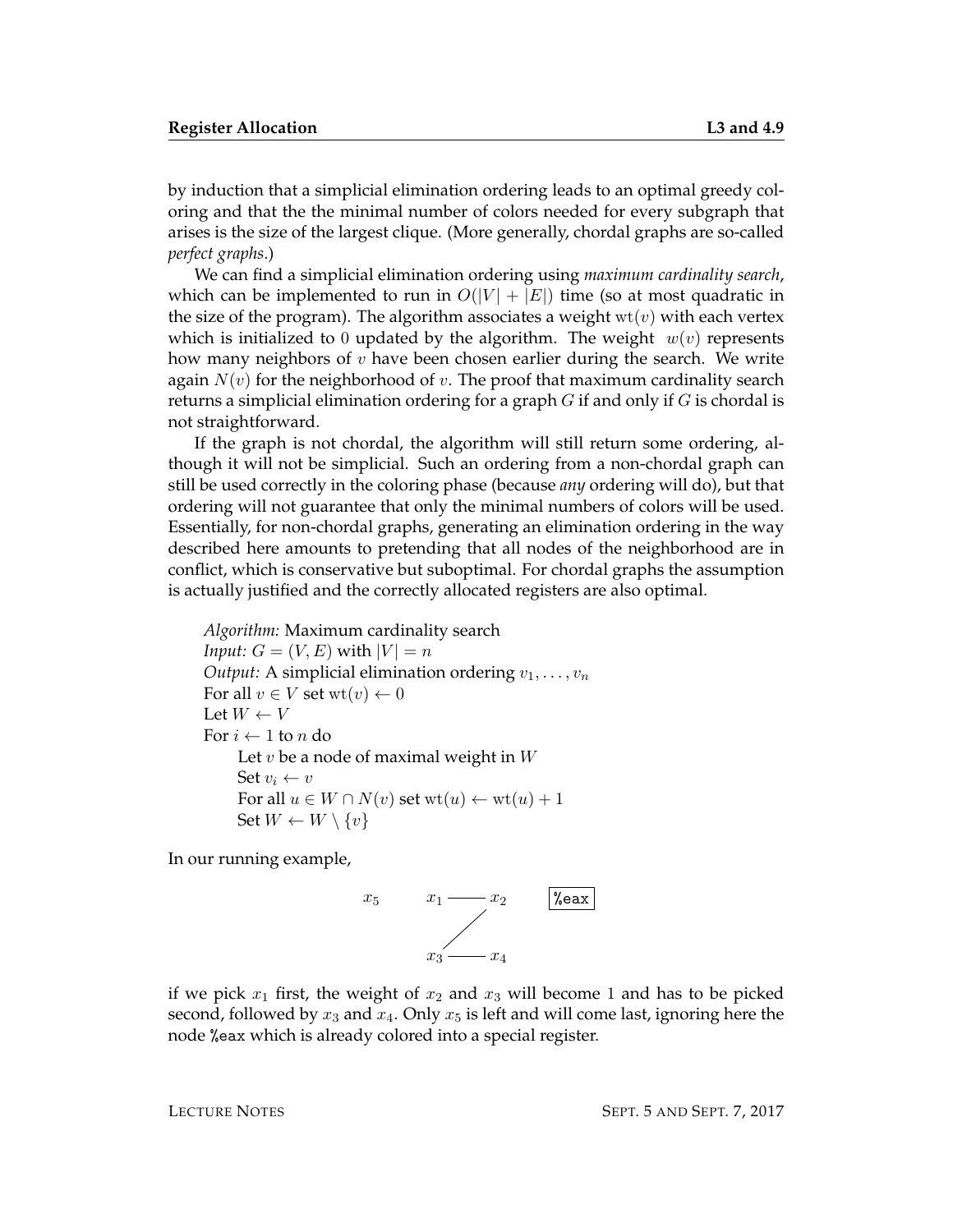On the other hand, if we pick  $x_1$  first in this interference graph



then both  $x_2$  and  $x_3$  will be given weight 1, and either one of them can be picked second. Alternatively, if we picked  $x_5$  first in this graph, we would be forced to pick  $x_3$  second but could then pick any of  $x_1$ ,  $x_2$ , or  $x_4$  third.

*Complexity* It is not immediately clear how the algorithm can be implemented to achieve a running time linear on  $|V| + |E|$ . In the original paper by Tarjan and Yannakakis, the algorithm is described a slightly different. Instead of maintaining a weight for each vertex, we use an array of buckets  $B$  so that  $B[i]$  contains all vertices of weight *i*. At the beginning, all vertices are in bucket  $B[0]$ . We also maintain a counter  $c$  that indicates the largest non-empty bucket. We then pick a vertex from bucket  $B[c]$  and if it is empty we decrement c and look at the next bucket until we find something (and if not then we terminate). After we picked a vertex, we move all neighbors of that vertex to a higher bucket. So for instance, if we picked v and u is a neighbor of v in bucket  $B[i]$  then we move u to  $B[i+1]$ .

In the formulation above, we could say that we do not have a map  $V \to \{1, ..., K\}$ but rather an array  $W$  of size  $K$  that contains the doubly linked lists of vertices of that weight. Depending on the representation we use, we also need pointers to find the position of vertices in the lists to move them around in constant time.

#### <span id="page-9-0"></span>**7 Precolored Nodes**

Some instructions on the x86-64, such as integer division IDIV, require their arguments to be passed in specific registers and return their results also in specific registers. There are also call and ret instructions that use specific registers and must respect caller-save and callee-save register conventions. We will return to the issue of calling conventions later in the course. When generating code for a straight-line program as in the first lab, some care must be taken to save and restore callee-save registers in case they are needed.

First, for code generation, the live range of the fixed registers should be limited to avoid possible correctness issues and simplify register allocation.

Second, for register allocation, we can construct an elimination ordering as if all precolored nodes were listed first. This amounts to the initial weights of the ordinary vertices being set to the number of neighbors that are precolored before the maximum cardinality search algorithm starts. The resulting list may or may not be a simplicial elimination ordering, but we can nevertheless proceed with greedy coloring as before.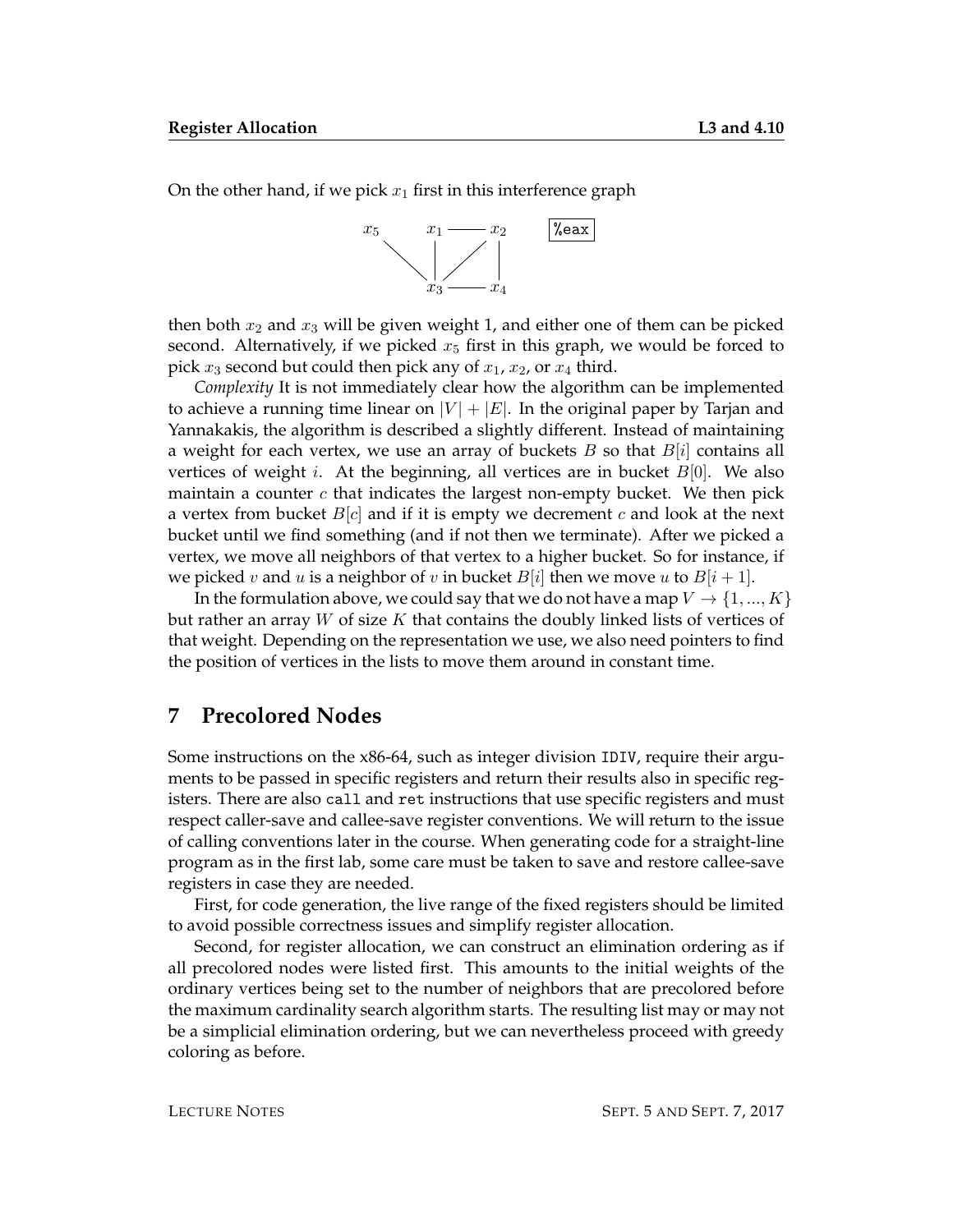### **8 Summary**

Register allocation is an important phase in a compiler. It uses information about the interference of destinations to map an unbounded number of temps to a finite number of registers, spilling temporaries onto stack slots if necessary. The algorithm described here is due to Hack [\[Hac07\]](#page-12-1) and Pereira and Palsberg [\[PP05\]](#page-12-2). It is simpler than the one described by Appel [\[App98,](#page-12-0) Chapter 11] and appears to perform comparably. We have covered the algorithm backwards. In an implementation, we would proceeds through the following steps:

- 1. **Build** the interference graph (we will learn how to do this in the next lecture).
- 2. **Order** the nodes using maximum cardinality search.
- 3. **Color** the graph greedily according to the elimination ordering.
- 4. **Spill** if more colors are needed than registers available.

Variants such as a separate spilling pass before coloring are described in the references above can further improve the efficiency of the generated code. On chordal graphs, which come from SSA programs and often arise directly, register allocations is polynomial and efficient in practice.

# **9 Optimizations**

There are several optimizations that can be performed during register allocation. They are not required to generate correct code but can improve performance. We will talk more about optimizations later in the course. For now, we briefly discuss two *coalescing* and *splitting live ranges* which are dual optimizations that have somewhat conflicting goals.

#### **9.1 Coalescing**

*Coalescing* is a technique for reducing code seize at the expense of putting more stress on the register allocation. Consider a program and its corresponding conflict graph. Assume we have a move instruction  $t \leftarrow s$  in the code so that there is no edge between s and t in the conflict graph. Consequently, s and t can be assigned the same register or memory location.

The idea if coalescing is to merge (coalesce) the nodes  $s$  and  $t$  in the conflict graph by creating a new node that has all the edges of s and t. The color that gets assigned to the new node during register allocation is then considered the color of  $s$  and  $t$ . In this way, we force the register allocation to assign the same register to both temps. Now the instruction  $t \leftarrow s$  becomes a self move that can be safely removed from the program.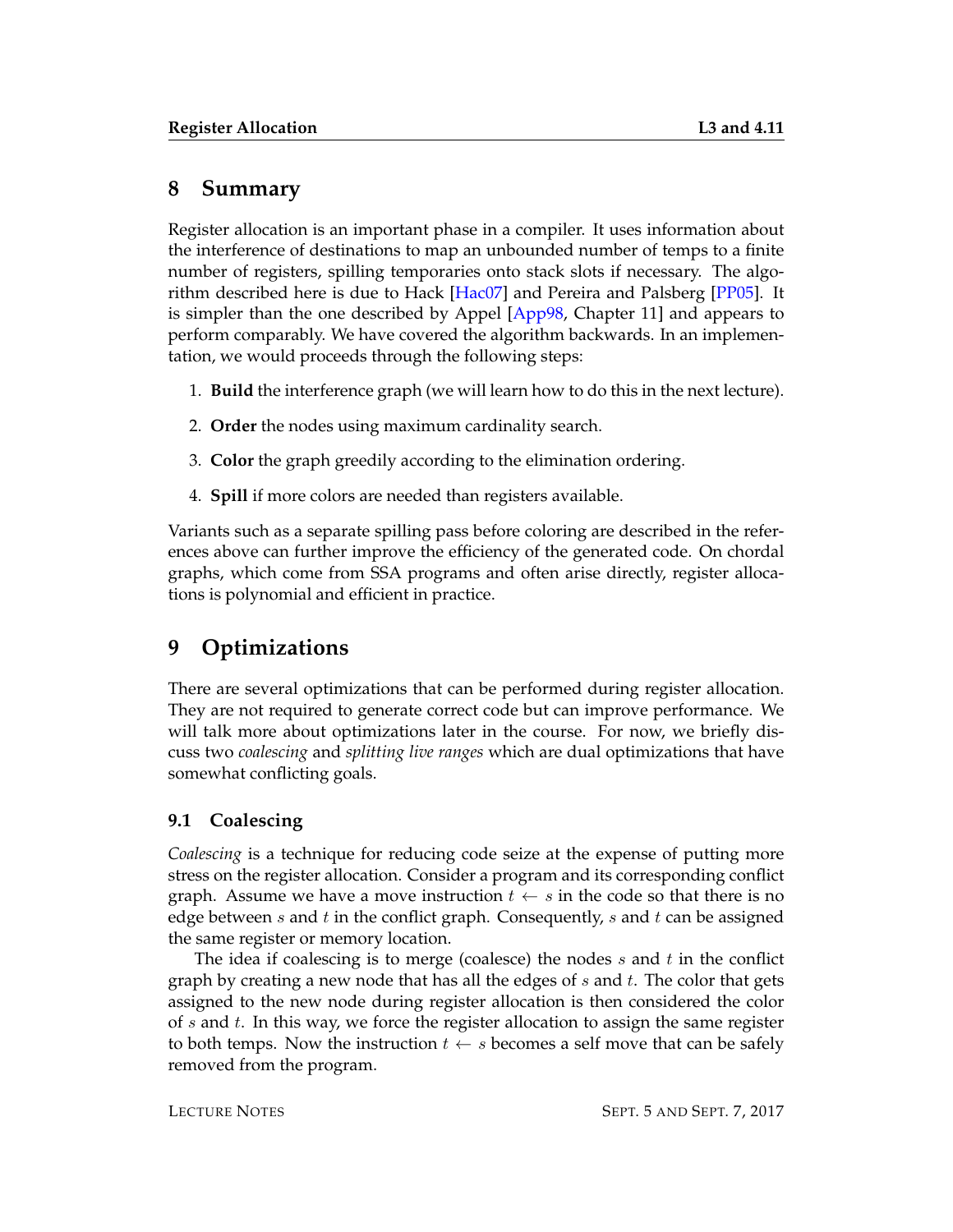The prize that we pay for coalescing is that the coloring of the interference graph becomes more difficult as the graph becomes denser. It is possible that coalescing results in additional colors during the coloring phase and in additional spills. In general, it is hard to decide when coalescing is possible without additional spills. As a rule of thumb, coalescing works well in programs that require only few registers. Appel's textbook contains strategies that can be used to decide when coalescing does not result in additional spills. However, these strategies are tight to specific algorithms for register allocation in the sense that they do not result in additional spills only if you use a particular algorithm.

#### **9.2 Splitting Live Ranges**

*Splitting live ranges* is the dual strategy to coalescing. We insert additional moves to make the interference graph less dense and register allocation easier. The idea is that the cost of the additional move is offset by the gains of reduced spilling.

While coalescing combines notes in the interference graphs, splitting live ranges splits a node into two. Transforming a program to SSA form can be seen as a form of splitting live ranges. We introduce a new name for a temp and in this way create a new node in the interference graph. Transforming a program to SSA form does not necessarily introduce additional move instruction. But even if a program is in SSA form, it is possible to further split live ranges.

Assume a temp  $t$  is initialized at the beginning of the code and read at multiple places throughout the code. Then  $t$  has potentially a long live range and interferes with many other temps. To reduce the interference, we introduce a new move instruction  $t' \leftarrow t$  somewhere in the live range of  $t$  and rename  $t$  to  $t'$  in the instructions after the new move. The result in the interference graph is that the node  $t$  is split into two nodes  $t$  and  $t'$  that do not interfere. The edges of  $t$  in the old graph become the edges of  $t$  and  $t'$  in the new graph.

Similar as for coalescing, it is not immediately clear if splitting the live range of a variable helps. It can for instance be the case that many edges in the original graph get duplicated and become edges of  $t$  and  $t'$ . This might then not reduce the number of spills.

#### **Questions**

- 1. Why does register allocation take such a long time? It is polynomial isn't it?
- 2. Given an optimal graph coloring, how would you construct an ordering such that greedy graph coloring would re-create that coloring?
- 3. What is the minimum number of 3-address code instructions, ending with ret %eax, needed to make a non-chordal graph? What is the minimum number of 2-address code instructions?